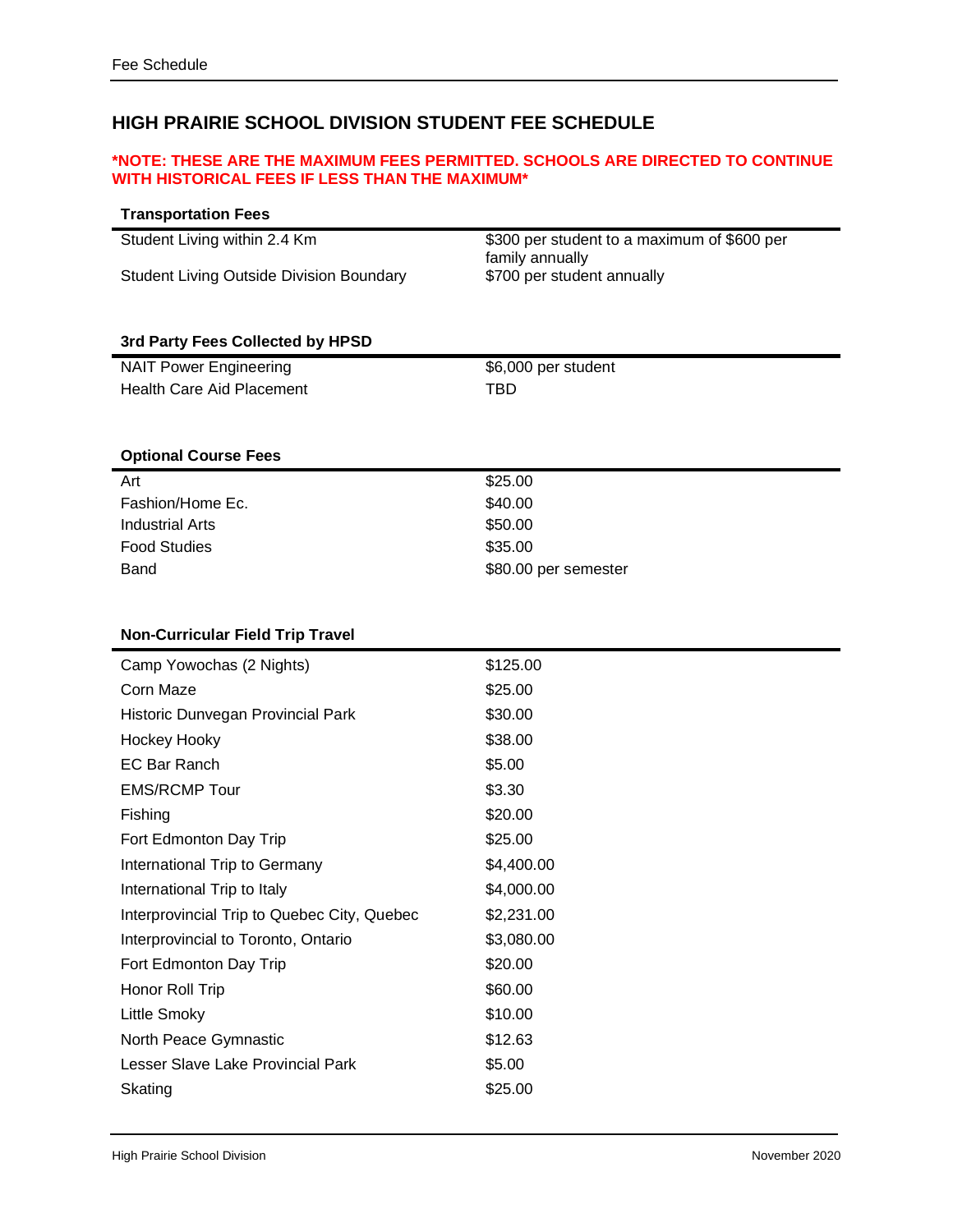### **Activity Fee**

| <b>ECS Extracurricular activity</b>    | \$25.00    |
|----------------------------------------|------------|
| Alberta Student Leadership             | \$5.00     |
| Conference Agriculture Adventure Tour  | \$50.00    |
| <b>Band Trip Banff</b>                 | \$590      |
| Band Trip, Edmonton Symphony           | \$90.00    |
| Band Trip, Makekum                     | \$155.00   |
| Band Trip, Red Deer                    | \$506.00   |
| Band Trip, Grande Prairie              | \$170.00   |
| <b>Bird Conservatory</b>               | \$5.00     |
| <b>Biology Field Trip</b>              | \$10.00    |
| <b>Boreal Forest</b>                   | \$5.00     |
| Christie's Greenhouse/O'Mahony Obs.    | \$17.63    |
| <b>Driftpile First Nation Tour</b>     | \$10.00    |
| Dunvegan Historical Centre             | \$20.75    |
| Edmonton Field Trip-Space Science/     |            |
| Legislature/Waterpark                  | \$325.00   |
| Fern's Greenhouse                      | \$15.00    |
| Fine Arts Fair                         | \$10.00    |
| Fine Arts Field Trip                   | \$140.00   |
| Fort Edmonton Program Excursion        | \$36.00    |
| Grade 9 Drama Trip to Sherwood Park    | \$32.00    |
| Grade 10 English Trip to the Citadel   | \$40.00    |
| International Field Trip - Costa Rica  | \$3,169.00 |
| Joint Legislature/Science Centre       | \$25.00    |
| <b>Jack Pines</b>                      | \$5.00     |
| Jurassic Forest                        | \$13.50    |
| Kinuso Museum                          | \$5.00     |
| Landfill                               | \$5.00     |
| Lesser Slave Lake Bird Observatory     | \$15.00    |
| <b>Lesser Slave Lake Forest</b>        | \$15.00    |
| Martens Lake Overnight                 | \$30.00    |
| Native Cultural Museum                 | \$12.00    |
| P.J. Currie Dinosaur Museum            | \$17.82    |
| Play at the Citadel                    | \$70.00    |
| Pond Study                             | \$5.00     |
| Sagitawa Friendship Centre             | \$12.21    |
| Space Science                          | \$25.00    |
| Swimming                               | \$55.00    |
| Post-Secondary Prep Tours              | \$25.00    |
| University of Alberta Basketball Games | \$50.00    |
| World of Science                       | \$11.50    |
| We Day                                 | \$25.00    |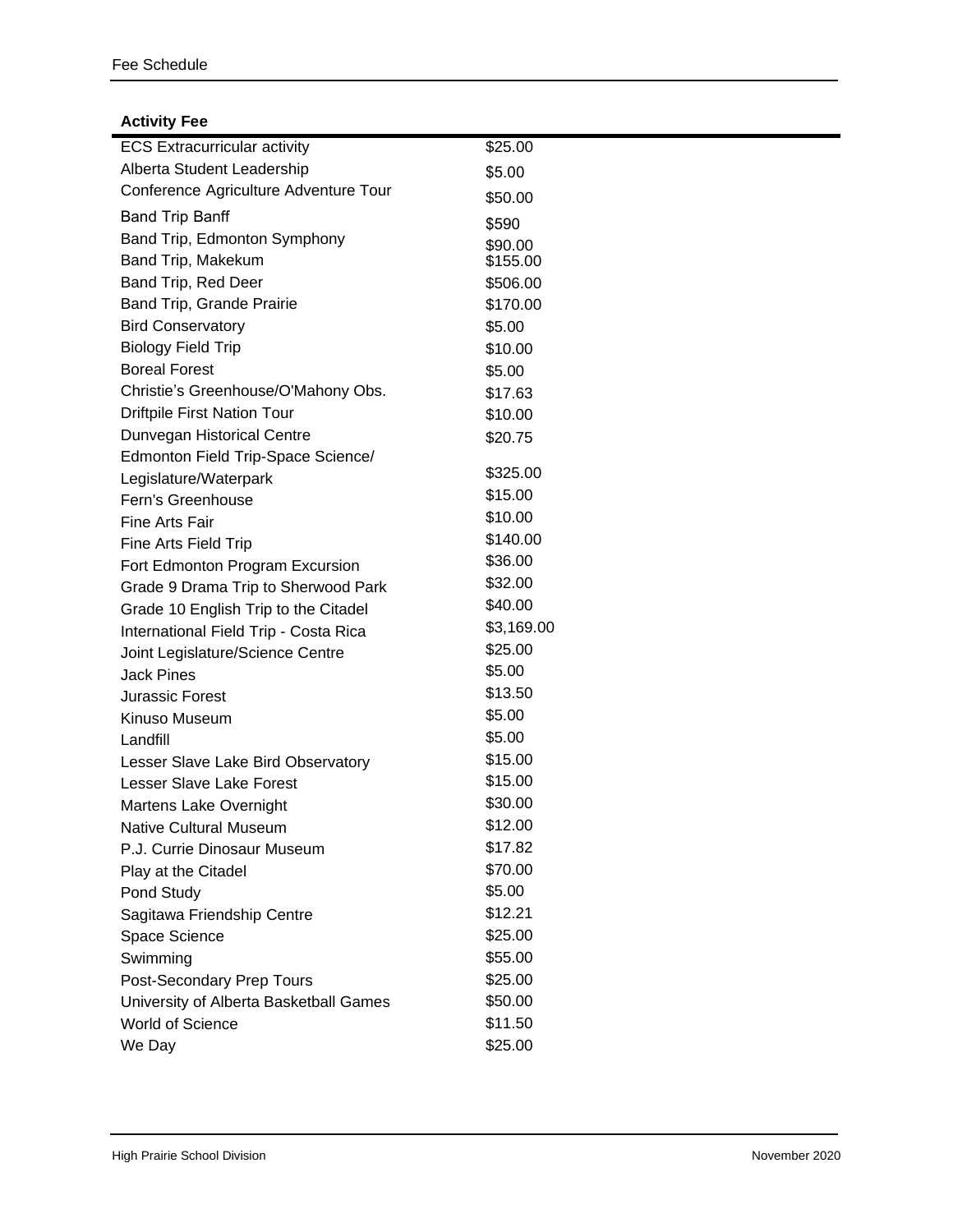| <b>Non-Curricular Goods &amp; Services</b> |                              |
|--------------------------------------------|------------------------------|
| Club Groups                                | \$5.00 per                   |
| Locks                                      | \$5.00                       |
| Year Books                                 | \$45.00                      |
| <b>Graduation Services</b>                 | \$250.00                     |
| Hot Lunch                                  | \$5.00 per 1 day per week    |
| Milk Card                                  | \$15.00 per month (20 units) |
|                                            |                              |
| <b>Other Fees to Enhance Education</b>     |                              |
| Science Fair Division                      | \$10.00                      |
| Science Fair Regional                      | \$50.00                      |
|                                            |                              |
|                                            |                              |
| Program Attendance Deposit & Refund        |                              |
| <b>ADLC</b>                                | \$250.00                     |
| Robotic Infant                             | \$250.00                     |
|                                            |                              |

## **Technology / Textbook Lost / Band Instrument / Library Books Damage Fee**

| Lost or damaged technology/textbooks shall be charged accordingly: |                                   |  |
|--------------------------------------------------------------------|-----------------------------------|--|
| 1 year old or less                                                 | 80% of replacement cost (Maximum) |  |
| 2 years old                                                        | 60% of replacement cost (Maximum) |  |
| 3 or more years old                                                | 30% of replacement cost (Maximum) |  |

#### **Extra-Curricular Sports Fees**

|                                                                                | Per Student Fee*   |  |  |
|--------------------------------------------------------------------------------|--------------------|--|--|
| High School Sports Teams (Volleyball, Basketball)                              | \$150.00 (Maximum) |  |  |
| Junior High Sports Teams (Volleyball, Basketball)                              | \$100.00 (Maximum) |  |  |
| All other sports teams                                                         | \$75.00 (Maximum)  |  |  |
| <b>Individual Sports Fee</b>                                                   | \$75.00 (Maximum)  |  |  |
| Divisional Fee                                                                 | \$50.00 (Maximum)  |  |  |
| Zone Fee                                                                       | \$50.00 (Maximum)  |  |  |
| <b>Provincial Fee</b>                                                          | \$50.00 (Maximum)  |  |  |
| <b>Tournament Fee</b>                                                          | \$25.00 (Maximum)  |  |  |
| Uniform Fee                                                                    | \$50.00 (Maximum)  |  |  |
| Equipment Fee                                                                  | \$100.00 (Maximum) |  |  |
| Team Clothing (Optional)                                                       | \$75.00 (Maximum)  |  |  |
| *Fundraising to a dollar for dollar amount may be substituted in lieu of a fee |                    |  |  |